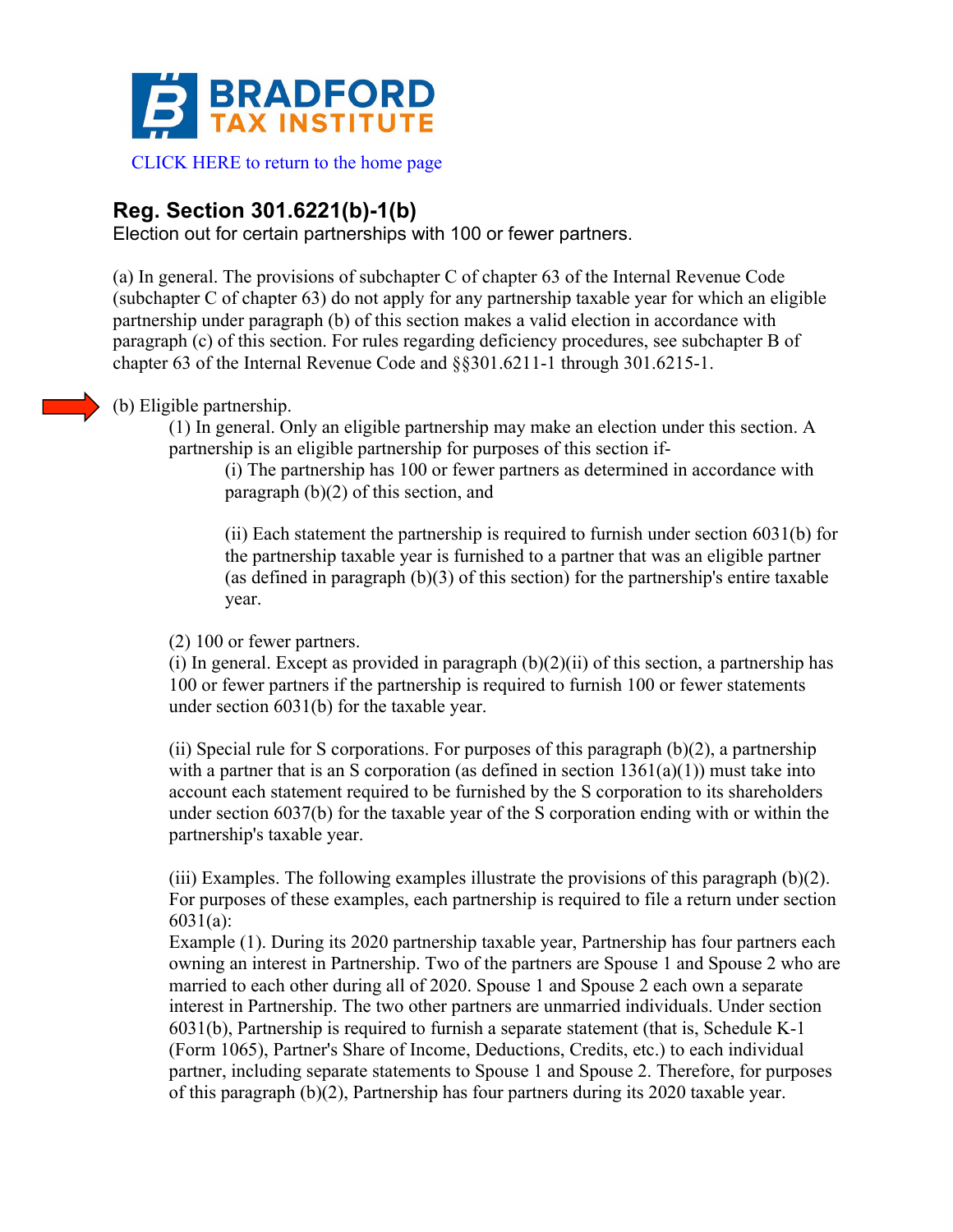Example (2). The facts are the same as in Example 1 of this paragraph  $(b)(2)(iii)$ , except Spouse 2 does not separately own an interest in Partnership during 2020 and Spouse 1 and Spouse 2 live in a community property state, State A. Spouse 1 acquired the partnership interest in such a manner that by operation of State A law, Spouse 2 has a community property interest in Spouse 1's partnership interest. Because Spouse 2's community property interest in Spouse 1's partnership interest is not taken into account for purposes of determining the number of statements Partnership is required to furnish under section 6031(b), Partnership is required to furnish a statement to Spouse 1, but not to Spouse 2. Therefore, for purposes of this paragraph (b)(2), Partnership has three partners during its 2020 taxable year.

Example (3). At the beginning of 2020, Partnership, which has a taxable year ending December 31, 2020, has three partners- individuals A, B, and C. Each individual owns an interest in Partnership. On June 30, 2020, Individual A dies, and A's interest in Partnership becomes an asset of A's estate. A's estate owns the interest for the remainder of 2020. On September 1, 2020, B sells his interest in Partnership to Individual D, who holds the interest for the remainder of the year. Under section 6031(b), Partnership is required to furnish five statements for its 2020 taxable year-one each to Individual A, the estate of Individual A, Individual B, Individual C, and Individual D. Therefore, for purposes of this paragraph (b)(2), Partnership has five partners during its 2020 taxable year.

Example (4). During its 2020 taxable year, Partnership has 51 partners-50 partners who are individuals and S, an S corporation. S and Partnership are both calendar year taxpayers. S has 50 shareholders during the 2020 taxable year. Under section 6031(b), Partnership is required to furnish 51 statements for the 2020 taxable year-one to S and one to each of Partnership's 50 partners who are individuals. Under section 6037(b), S is required to furnish a statement (that is, Schedule K-1 (Form 1120-S), Shareholder's Share of Income, Deductions, Credits, etc.) to each of its 50 shareholders. Under paragraph  $(b)(2)(ii)$  of this section, the number of statements required to be furnished by S under section 6037(b), which is 50, is taken into account to determine whether partnership has 100 or fewer partners. Accordingly, for purposes of this paragraph (b)(2), Partnership has a total of 101 partners (51 statements furnished by Partnership to its partners plus 50 statements furnished by S to its shareholders) and is therefore not an eligible partnership under paragraph (b)(1) of this section. Because Partnership is not an eligible partnership, it cannot make the election under paragraph (a) of this section.

Example (5). During its 2020 taxable year, Partnership has two partners, A, an individual, and E, an estate of a deceased partner. E has 10 beneficiaries. Under section 6031(b), Partnership is required to furnish two statements, one to A and one to E. Any statements that E may be required to furnish to its beneficiaries are not taken into account for purposes of this paragraph  $(b)(2)$ . Therefore, for purposes of this paragraph  $(b)(2)$ , Partnership has two partners.

# (3) Eligible Partners.

(i) In general. For purposes of paragraph  $(b)(1)(ii)$  of this section, the term eligible partner means a partner that is an individual, a C corporation (as defined by section 1361(a)(2)), an eligible foreign entity described in paragraph  $(b)(3)(iii)$  of this section, an S corporation, or an estate of a deceased partner. An S corporation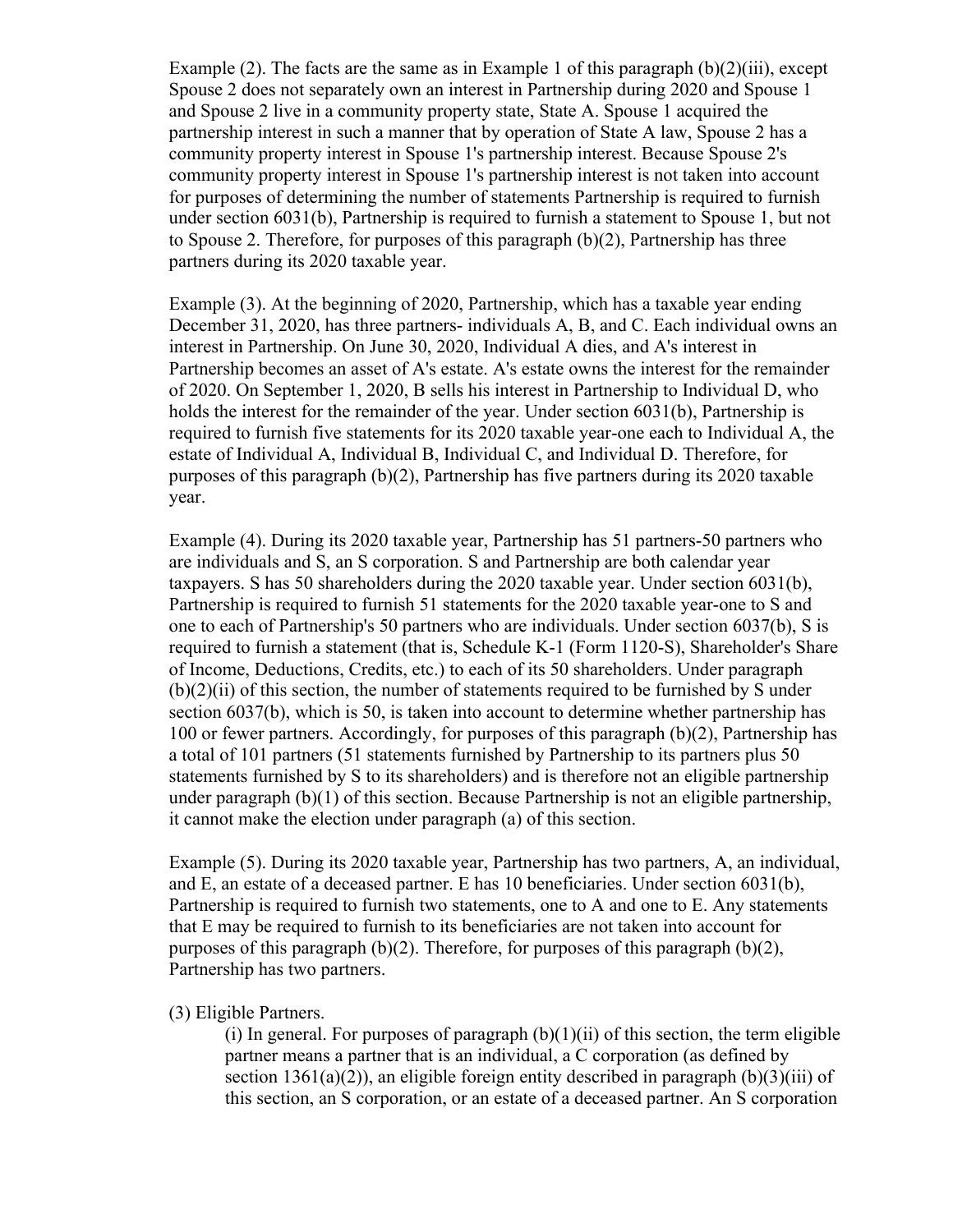is an eligible partner regardless of whether one or more shareholders of the S corporation are not an eligible partner.

(ii) Partners that are not eligible partners. A partner is not an eligible partner under paragraph  $(b)(3)(i)$  of this section if the partner is-

(A) A partnership,

(B) A trust,

(C) A foreign entity that is not an eligible foreign entity described in paragraph  $(b)(3)(iii)$  of this section,

(D) A disregarded entity described in  $\S 301.7701 - 2(c)(2)(i)$ ,

(E) An estate of an individual other than a deceased partner, or

(F) Any person that holds an interest in the partnership on behalf of another person.

(iii) Eligible foreign entity. For purposes of this paragraph  $(b)(3)$ , a foreign entity is an eligible partner if the foreign entity would be treated as a C corporation if it were a domestic entity. For purposes of the preceding sentence, a foreign entity would be treated as a C corporation if it were a domestic entity if the entity is classified as a per se corporation under  $\S 301.7701 - 2(b)(1)$ ,  $(\overline{3})$ ,  $(\overline{4})$ ,  $(\overline{5})$ ,  $(\overline{6})$ ,  $(\overline{7})$ , or (8), is classified by default as an association taxable as a corporation under  $\S 301.7701-3(b)(2)(i)(B)$ , or is classified as an association taxable as a corporation in accordance with an election under §301.7701-3(c).

(iv) Examples. The following examples illustrate the rules of this paragraph (b)(3). For purposes of these examples, each partnership is required to file a return under section 6031(a):

Example (1). During the 2020 taxable year, Partnership has four equal partners. Two partners are individuals. One partner is a C corporation. The fourth partner, D, is a partnership. Because D is a partnership, D is not an eligible partner under paragraph (b)(3)(i) of this section. Accordingly, Partnership is not an eligible partnership under paragraph (b)(1) of this section and, therefore, cannot make the election under paragraph (a) of this section for its 2020 taxable year.

Example (2). During its 2020 taxable year, Partnership has four equal partners. Two partners are individuals. One partner is a C corporation. The fourth partner, S, is an S corporation. S has ten shareholders. One of S's shareholders is a disregarded entity, and one is a qualified small business trust. S is an eligible partner under paragraph (b)(3)(i) of this section even though S's shareholders would not be considered eligible partners if those shareholders held direct interests in Partnership. See paragraph (b)(3)(i) of this section. Accordingly, Partnership meets the requirements under this paragraph (b)(3) for its 2020 taxable year.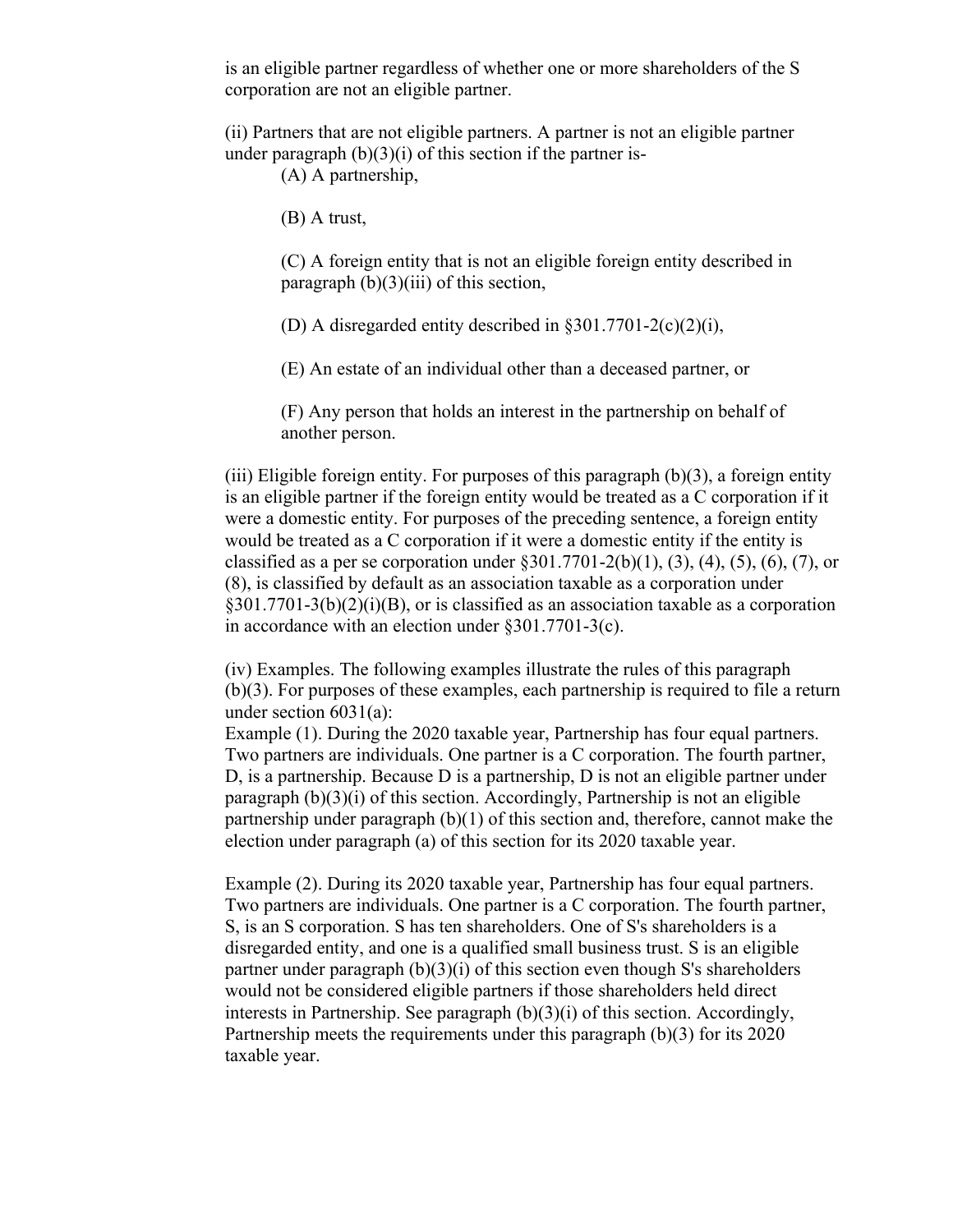Example (3). During its 2020 taxable year, Partnership has two equal partners, A, an individual, and C, a disregarded entity, wholly owned by B, an individual. C is not an eligible partner under paragraph (b)(3)(i) of this section. Accordingly, Partnership is not an eligible partnership under paragraph (b)(1) of this section and, therefore, is ineligible to make the election under paragraph (a) of this section for its 2020 taxable year.

#### (c) Election.

(1) In general. An election under this section must be made on the eligible partnership's timely filed return, including extensions, for the taxable year to which the election applies and include all information required by the Internal Revenue Service (IRS) in forms, instructions, or other guidance. An election is not valid unless the partnership discloses to the IRS all of the information required under paragraph (c)(2) of this section and, in the case of a partner that is an S corporation, the shareholders of such S corporation. An election once made may not be revoked without the consent of the IRS.

(2) Disclosure of partner information to the IRS. A partnership making an election under this section must disclose to the IRS information about each person that was a partner at any time during the taxable year of the partnership to which the election applies, including each partner's name and correct U.S. taxpayer identification number (TIN) (or alternative form of identification required by forms, instructions, or other guidance), each partner's Federal tax classification, an affirmative statement that the partner is an eligible partner under paragraph (b)(3)(i) of this section, and any other information required by the IRS in forms, instructions, or other guidance. If a partner is an S corporation, the partnership must also disclose to the IRS information about each shareholder of the S corporation that was a shareholder at any time during the taxable year of the S corporation ending with or within the partnership's taxable year, including each shareholder's name and correct TIN (or alternative form of identification as prescribed by forms, instructions, or other guidance), each shareholder's Federal tax classification, and any other information required by the IRS in forms, instructions, or other guidance.

(3) Partner notification. A partnership that makes an election under this section must notify each of its partners of the election within 30 days of making the election in the form and manner determined by the partnership.

# (d) Election made by a partnership that is a partner.

(1) In general. The fact that a partnership has made an election under this section does not affect whether the provisions of subchapter C of chapter 63 apply to any other partnership, including a partnership in which the partnership making the election is a partner. Accordingly, the provisions of subchapter C of chapter 63 that apply to partners in a partnership that has not made an election under this section apply, to the extent provided in the regulations under subchapter C of chapter 63, to partners (that are themselves partnerships that have made an election under this section) in their capacity as partners in the other partnership.

(2) Examples. The following examples illustrate the rules of paragraph  $(d)(1)$  of this section. For purposes of these examples, each partnership is required to file a return under section  $6031(a)$ :